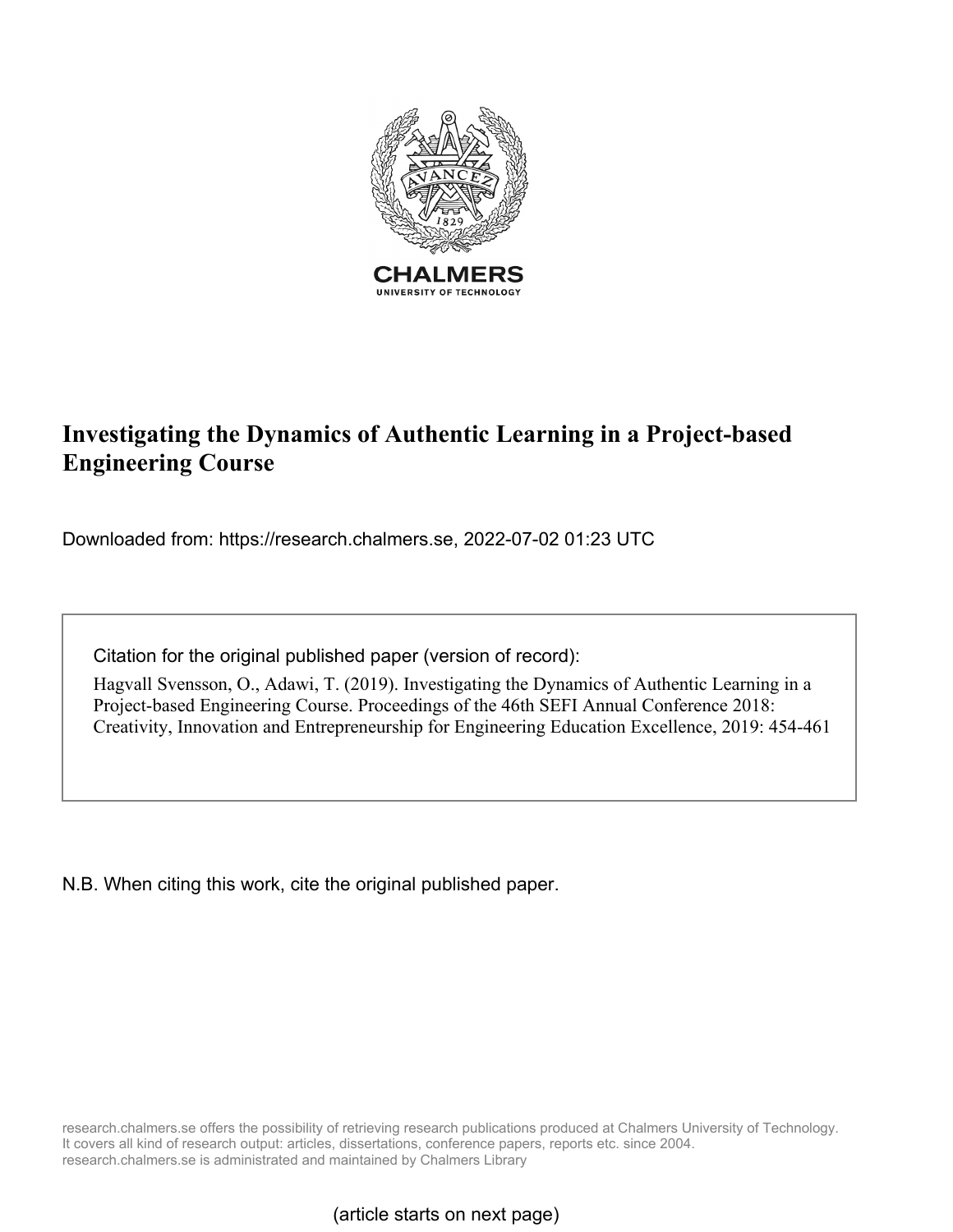# **Investigating the Dynamics of Authentic Learning in a Projectbased Engineering Course**

**O. Hagvall Svensson<sup>1</sup>** PhD candidate, Entrepreneurship and Strategy Chalmers University of Technology Göteborg, Sweden E-mail: [oskarsv@chalmers.se](mailto:oskarsv@chalmers.se)

**T. Adawi**

Professor, Engineering Education Research Department of Communication and Learning in Science

Conference Key Areas: Engineering Education Research, Engineering skills, Discipline Specific Teaching and Learning

Keywords: authentic learning, enminding model, tension, negotiation

#### **INTRODUCTION**

 $\overline{a}$ 

Educational researchers and practitioners have long lamented the chasm between education and real-world experiences or issues. *Authentic learning* has become an increasingly popular means to mitigate this gap and entails "learning knowledge and skills in contexts that reflect the way the knowledge will be useful in real life" [1, p.2]. Authentic learning is thus an umbrella term for a wide gamut of instructional approaches aiming to help students to see the relevance of what they are learning, such as project-based learning and problem-based learning. A salient feature of authentic learning in vocationally oriented courses is the strong emphasis on "preparing students to be practitioners in their chosen field" [2, p. 14]. To this end, students tackle real-world problems, characterized by a high degree of complexity and ambiguity, and more generally engage in professional practices [3].

Much previous work has focused on developing models for authentic learning. Based on a review of this work, Borthwick et al. [2] identified three widespread models for authentic learning: the *apprenticeship* model [1], the *simulated reality* model [4], and the *enminding* model [5-6]. They note that

In the apprenticeship and the simulated reality models, there is an assumption that the "real world" represents the profession and the student needs to be, in some way, placed into this world either through a form of apprenticeship or by bringing in simulated activities to the classroom. In this way the specificity of the student is largely ignored as the authenticity comes primarily from the link to professional activity and the student is expected to move seamlessly from their subjective position into the world of the profession (p. 16).

<sup>1</sup> Corresponding Author: Oskar Hagvall Svensson [oskarsv@chalmers.se](mailto:oskarsv@chalmers.se)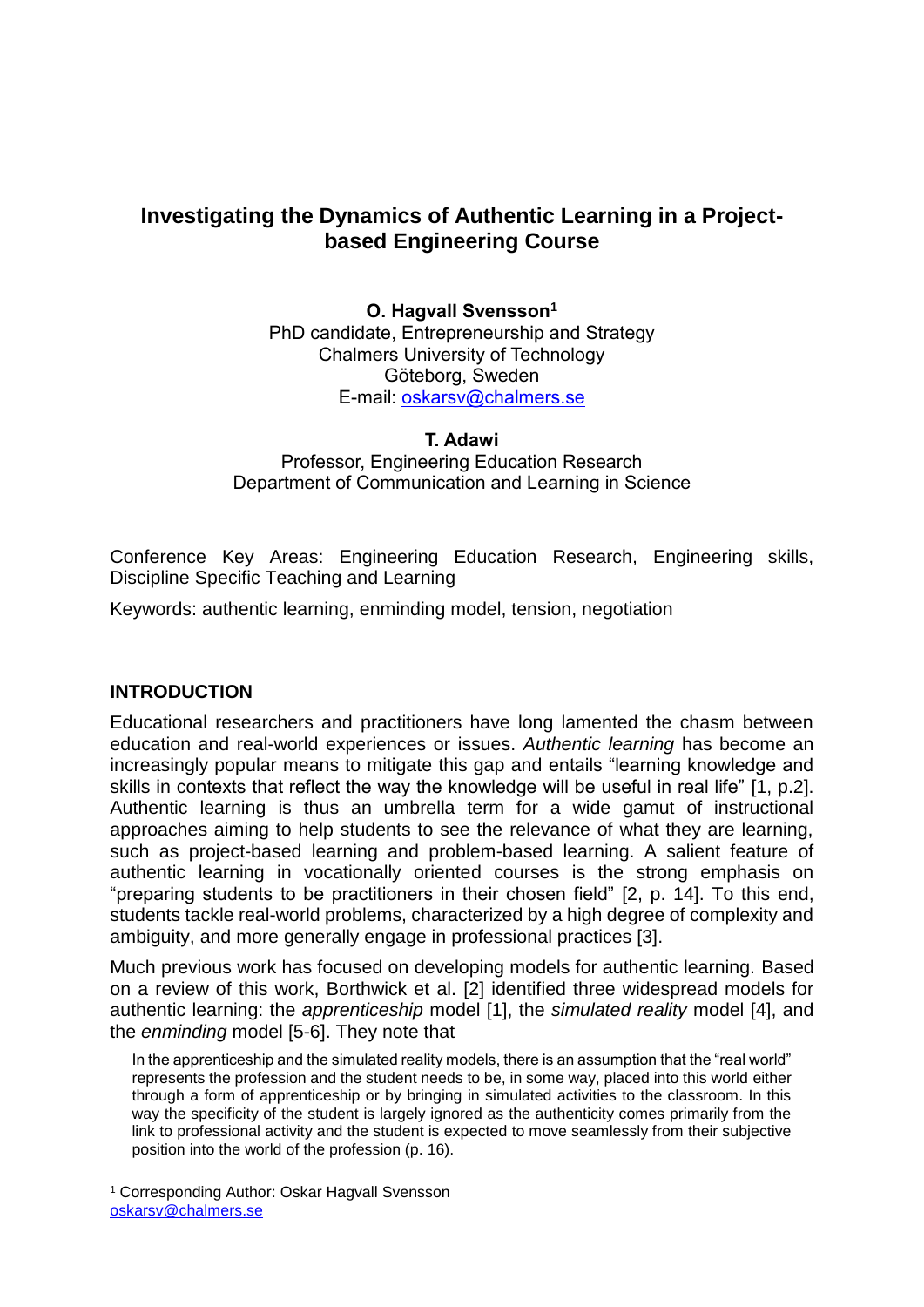By contrast, the enminding model accentuates the importance of the *student* perspective, in the sense that "student learning is given similar emphasis to that of the real-world context" [5]. More specifically,

learning experiences are perceived as authentic when they engage students' lived experience, and students can find meaningful connections with their current views, understandings and experiences and 'newer' views, understandings and experiences they meet as they learn in and about a 'real-world' or authentic community of practice (Ibid. p. 240).

Clearly, these "newer" or disciplinary views may challenge students' prior views, and what students see as *meaningful* activities – a hallmark of authenticity [7] – may differ from the disciplinary view. While the occurrence of such *tensions* between student views and disciplinary views seems to be largely overlooked in contemporary models of authentic learning [5, 8], there are empirical studies showing that students and teachers do not necessarily agree on what they deem authentic [9, 10]. In such a situation, teachers are tasked with finding appropriate ways to bridge the gap between student views and disciplinary views. This involves *dialogue* and *negotiation* [11] to help students to understand why and in what sense activities are indeed meaningful. There is, however, a dearth of empirical accounts of how this negotiation process between teachers and students can play out in authentic learning environments; to wit: what specific strategies teachers use and how students respond to these strategies in terms of being meaningful learning experiences.

The purpose of this paper is to shed light on the *negotiation of authenticity* through a case study based on a course that aims to engage engineering students in authentic software development. Employing an ethnographic approach, we sought to address the following research questions:

- What strategies do teachers employ to manage tensions between ways of working that they and their students deem meaningful?
- What strategies result in students agreeing or disagreeing on what are authentic or meaningful learning experiences?

The findings of this study should therefore be germane to teachers wishing to provide their students with authentic learning experiences. In addition, the study builds on and extends the enminding model of authentic learning by elucidating the importance of tensions and negotiations.

#### **1 METHODOLOGY**

The software engineering course studied here serves around 50 bachelor students from two different educational programs, industrial engineering and computer science, at Chalmers University of Technology, Sweden. During the course, students work in teams of 5-6 on software design projects, implementing agile software development methods. In their projects, students launch a software application in collaboration with an external stakeholder. That is, they do not only write code that could be managed and adjusted in a compiler, but actually build a program which work towards a backend integrated in the stakeholder's software system and provide an interface for users of the application. Scrum methodology [12] is used, and the projects are therefore undertaken in iterative one-week sprints, each encompassing planning, building, reviewing and reflecting upon progression. Five to six such sprints are undertaken. In each sprint review, students present their tentative design and concepts to representatives from the external organization which the students are to deliver customer value to – and get feedback from. This feedback is meant to be used to move forward. The project constitutes the major learning sequence of the course, complemented with three introductory weeks focused primarily on workshops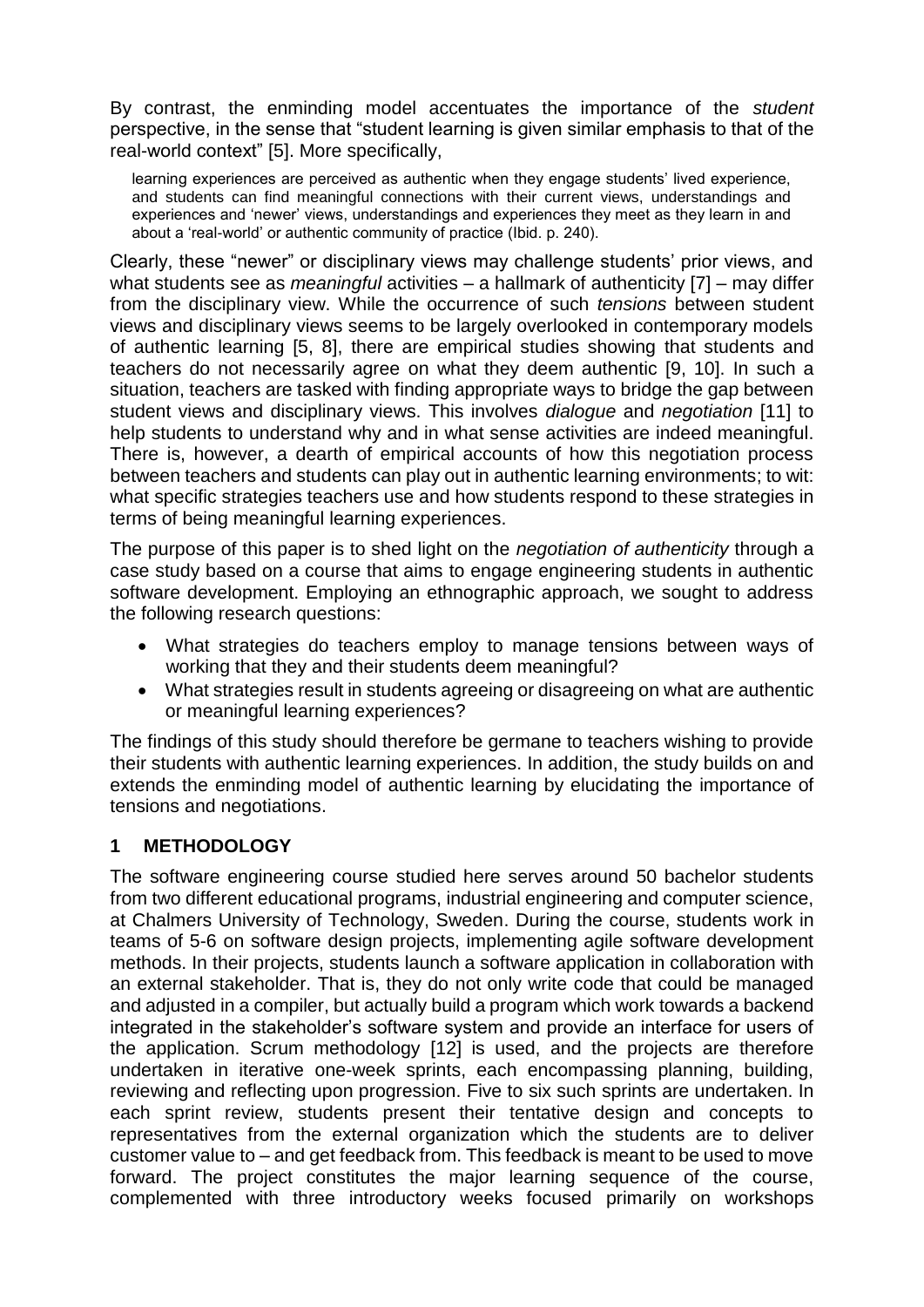introducing how to work and how to think when using scrum methodology, and setting up a coding environment to work in. Moreover, the final week is spent on writing a project report.

Data was mainly collected through 23 hours of classroom observations and semistructured interviews with ten students and the two teachers. The two teachers were interviewed before the course started. From this, a tentative understanding of the course and the teachers' perspective on what makes it challenging for the students was attained. The classroom observations included occasional and colloquial interactions with students regarding their projects and with teachers regarding how the course was moving along. The observations were recorded in field notes. Ten students, spread out amongst the project teams, were interviewed after the course had finished regarding their perception of the learning experience. In addition, formal course evaluation documents were surveyed, including minutes from course evaluation meeting, to gain further insight into students' challenges and how teachers potentially wanted to adapt to these. A follow-up meeting was held with the two teachers eight months after the course had been given, recorded in meeting notes.

The data was analyzed in terms of strands of negotiation between what students and teachers deemed and enacted as authentic. For example, this manifested in teachers talking about what students do which teachers did not consider in line with what was prescribed by the methods they introduced – and students arguing that the tasks or processes set out by teachers were not realistic or meaningful. The analysis of these negotiations was inductive, i.e. no a priori assumptions were made regarding their nature. Rather, a general inductive analysis [13] was used; that is, after coding the data, the codes were sorted and sifted in an iterative way to identify themes in the data.

#### **2 FINDINGS**

In this section, a general sense of the course seen through the eyes of the teachers and the students will firstly be given. Secondly, two strands of negotiation are outlined. Both strands describe what strategies the teachers used to manage tensions between what they and their students deemed meaningful ways of working, and whether these strategies resulted in students agreeing or disagreeing.

To the teachers, the stated "core of the course" was to teach students how to deliver real customer value through using agile software development methods. In this, they felt they faced major challenges in bridging students from the habits of mind built up through their previous courses. They talked about how the students had been trained as solitary "hackers" rather than collaborative "engineers". This included for example students seeking technical finesse rather than solutions that just does the job, being overly fearful of failure and not resourceful in seeking help from others. Accordingly, the teachers used the preparatory lectures and workshops to introduce "newer", disciplinary, habits of mind, and to let students try these out. They also built in several opportunities for students to engage in structured reflection in order to systematically improve their way of working – which they hope would lead to students developing meta-cognition and subsequently more purposeful choices and priorities when taking on software processes. They expressed further how the external stakeholders were crucial to the course, as without them the students would not be put in the complex and difficult situations where agile methods are most applicable.

In general, the students seemed very excited to (finally) take on a project which was more "real" than they were used to. They talked about meaningfulness and a sense of accomplishment in seeing that they could contribute. Moreover, in line with the teachers' perspective some noted that they could not have learned what they were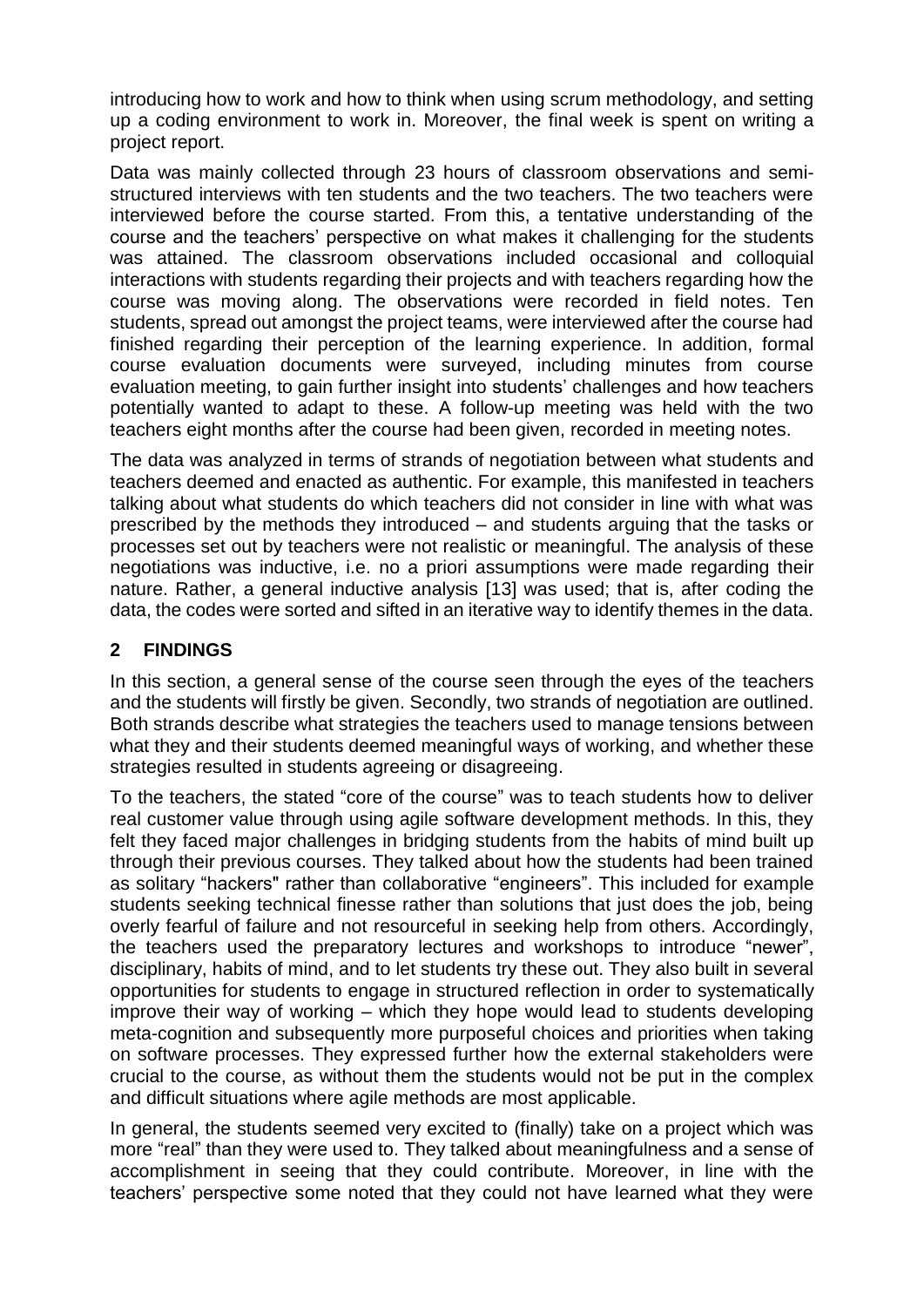supposed to learn if they had worked on a less realistic project. However, they also attested to how the course had been very challenging, which some found rewarding but which seemed to make others quite frustrated. The more frustrated students questioned whether the course was designed in a good way, talked about how they had not learned what was intended and suggested changes that in their eyes would have made the course more meaningful for them.

#### **2.1 Customer orientation**

One of the concrete challenges expressed by the teachers was that students tended to take instructions and problem descriptions too literally. That is, instead of trying to inquire, listen and figure out what would be valuable for the customer, they took their first interpretation of what the customer had said and tried to implement that. Instead, the teachers wanted students to develop a habit of trying to understand what the customer "actually" wanted. Furthermore, they wanted students to negotiate customer demands and propose concepts which they believed they could implement with the time and resources they had, delivering something valuable to the customer but not necessarily living up to everything that the customer wished for. The teachers described how this was harder for the computer science students than for the industrial engineering students, who "get the message of customer value much easier".

In the preparatory lectures and workshops, the teachers explained and argued for this "new" way of working. For example, during a workshop that was meant to simulate the project activity, one of the teachers role-played a customer and told students to ask him "why-questions rather than what to do-questions" and encouraged them to negotiate the demands he put on their products. Moreover, the teachers repeatedly expressed that if the students worked too many hours in order to deliver more than enough, they were lowering their "pay-rate" and the value of their work.

At the end of the course, many of the students expressed that this was indeed a new way of thinking for them. Some, especially among the computer science students, said that they had struggled a lot with understanding what the customer "actually" wanted, but that it had felt rewarding to do so. One student expressed that it had been inspiring and important to be told that they should not work overtime to deliver above and beyond. Another noted that they had had to make difficult decisions regarding what to deliver to the customer in the end, because of the time constraints, and that the introductory workshops had helped in daring to go against wishes from the customer.

Accordingly, even though students could have ended up wanting clearer instructions for what their final software applications were supposed to look like, it seems that the teachers were successful in helping students instead process the information they got about customer demands and arrive upon a solution which they themselves believed in and could motivate. The teachers had argued for a new way of working, which students ultimately seemed to find meaningful.

#### **2.2 Technical concerns**

When describing their design of the course, the teachers emphasized how students were supposed to learn the technical tools needed to finish their project self-directedly and how learning to learn technical skills was an important outcome of the course. They also attested to how students found this "hugely frustrating". Here, a stated difference to students' previous software development courses was that this course was more focused on applying what they already had learned.

To bring home this point of view, teachers mostly related to technical detail as something that the students themselves had to figure out, often encouraging students to ask each other for advice. For example, at an introductory workshop one of the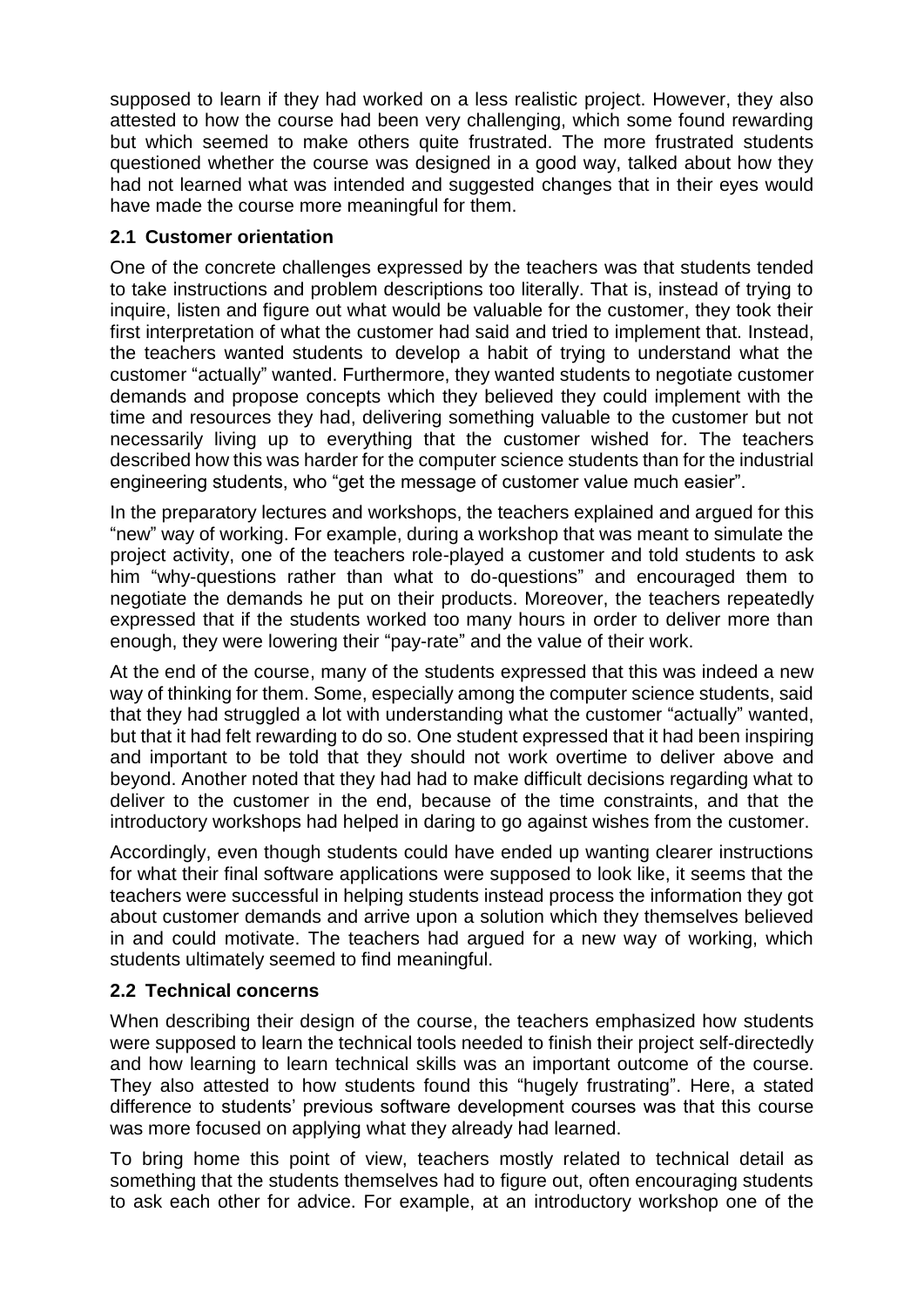teachers explained to the students that many of them had asked him about what database they were supposed to use – and that the only thing he was concerned with was that their product worked. He moreover questioned whether they would actually need to implement a database at all. Technical concerns were generally positioned to only have instrumental value, in how it could deliver value to the customer. In terms of technical content delivered, the course featured a few introductory sessions to some main tools used when launching a software.

As the course progressed, technical difficulties seemed to be the main challenge for many students. Especially some of the industrial engineering students expressed concern over not having the appropriate software skills to take on the project. One student noted that some of them had taken an interest in programming in previous courses, while others "didn't even know what to google". More than finding it very difficult, some of the industrial engineering students said that they were not interested in learning more about coding, because they felt they would never use it in their future careers. This challenge culminated in some student groups not being able to present their work live at the final launch event organized by the teachers together with the external stakeholder, because of a version change in the stakeholder's system.

Some of the students started to question the course design, specifically arguing that it would have felt more meaningful to build an application without integration into a "messy" existing platform. For some, this frustration did not seem alleviated when they were interviewed after the course had ended, one student noting that the technical difficulties had taken all the fun out of the course, and another how it had been impossible to learn anything when nothing worked. The teachers had argued for why self-direction and integration into an existing platform was necessary to properly get the feeling of a real-world project, but here not all students agreed about the meaningfulness of the course design.

#### **3 DISCUSSION**

With a view to create authentic and meaningful learning experiences for students, this study set out to explore how teachers manage tensions between ways of working that they and their students find meaningful.

According to the teachers in the case studied here, students come with a set of habits of mind [14] which are inefficient when taking on a real-world software development project. Accordingly, even before the course started, there is potential for conflict between what teachers and students deem meaningful in relation to disciplinary work. Wanting to transform students' habits of mind, the teachers' 'negotiation strategy' included devising a real project for student to work on, to show the limitations of their habitual way of working. Moreover, teachers pre-empted and prepared students for this confrontation by providing alternative strategies through the introductory workshops – which students could then try out in their projects. In general, this seemed rather successful, seeing that many students found the course challenging, but only a few expressed this in terms of frustration with the teachers or the course design.

The negotiation of authenticity was especially salient in two aspects of the course design. The first, regarding customer orientation, illustrates seemingly successful negotiations, where teachers managed to bridge between the way in which the computer science students had previously worked with software development and the "newer" perspective that the teachers espoused. The bridging attempts designed by the teachers were rooted in a detailed understanding of how courses in software engineering were usually taught, and the way in which the computer science students intuitively acted as they entered the course. Here, the teachers seemed to properly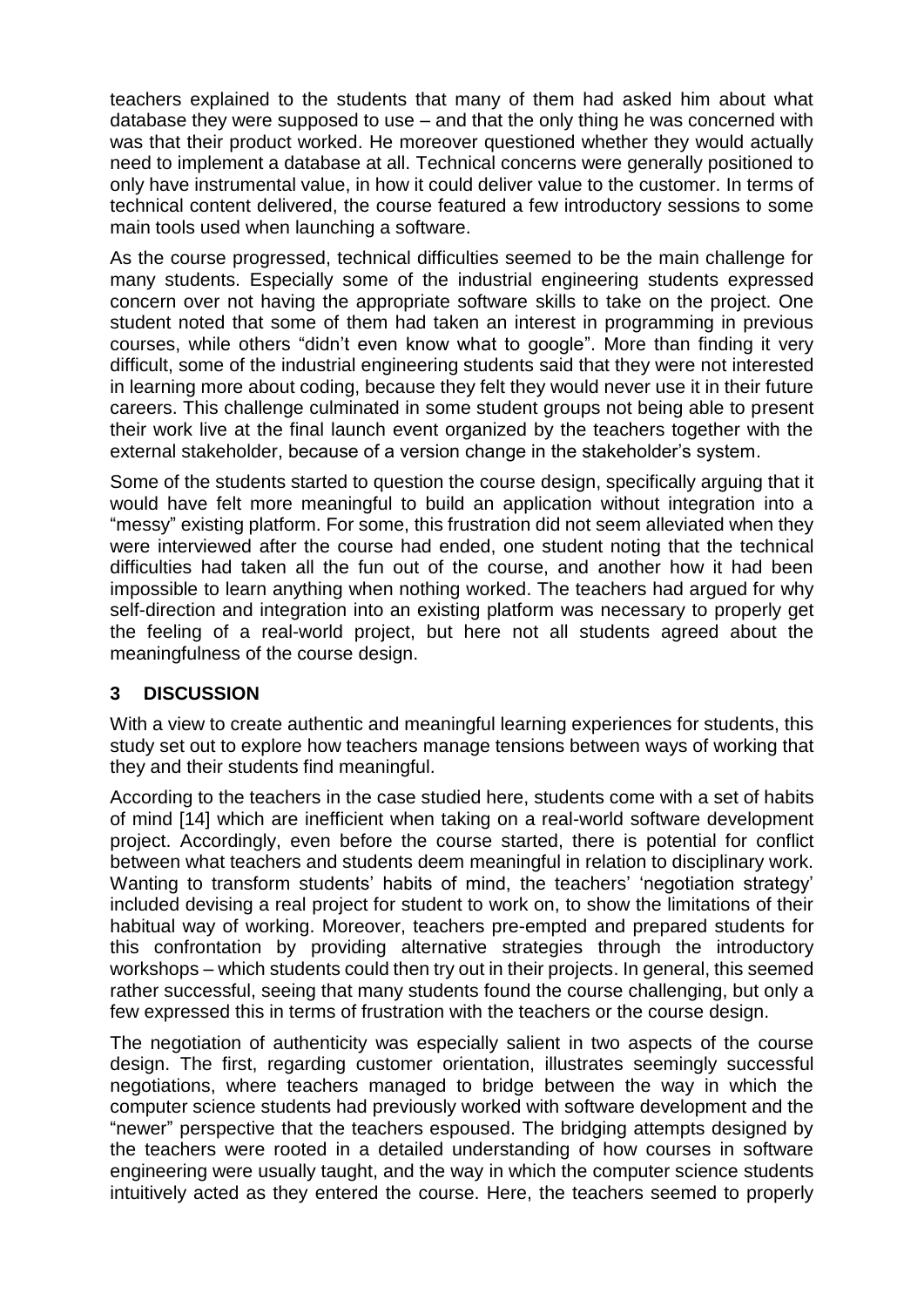take into account the "specificity" of this student group [2], in terms of understanding their habits of mind and designing introductory activities to make them explicit and offer alternative ways of working.

The second aspect, regarding technical concerns, illustrates seemingly less successful negotiations, where some of the industrial engineering students were left questioning whether doing a real project was a meaningful activity in relation to their level of competence and interest. To these students, the problem was not that they solved inefficiently, which is what would be implied by the teachers' habits of mind explanation. Rather, they felt they had no way to solve issues at all and that they were left with too little guidance. Compared to the clear view of what the computer science students struggled with, the teachers did not seem to have an equally deep understanding of what was difficult for the industrial engineering students. The teachers did emphasize that technical tools need to be learned self-directedly, highlighting an important difference between this course and previous ones. They did not, however, seem to provide simulated experiences where alternative strategies could be tried out by the students before taking on their projects. At the very least, what teachers considered to be the proper strategies for learning technical tools self-directedly was not made as clear to the students. Accordingly, one could question whether the teachers sufficiently regarded the specificity of this student group, in terms of their readiness for taking on such a complex task [16].

The tensions highlighted in these two aspects of the course design are different in nature. One regards the way in which students can come to an authentic learning environment as "veterans" of a certain activity (software development), having been taught to use the tools of the trade in a way that is misaligned with what is to be enacted in the new course. The other regards students coming as "novices", with less proficiency in using the tools of the trade in any way. It seems that in order to achieve perceived meaningfulness in all aspects of the course design, the teachers would have had to better account for the latter perspective.

The study highlights the relevance of two constructs – tensions and negotiations – to models of authentic learning [1, 4, 5, 6, 8]. Accordingly, we argue that agreements and disagreements on meaningful activity should be considered *dynamic* rather than static. This, seeing as students can gain new experience during a course through which *i)* habits of mind are made explicit and/or transformed (veterans rethink), and through which *ii)* learner readiness increases (novices start to participate). Such experiences necessarily impact what students consider meaningful activities.

Accordingly, to further develop models for authentic learning, we call for more longitudinal data on what student and teachers deem meaningful activity in authentic learning environments. That is, rather than studying students' and teachers' perspectives on authenticity at a single point in time, future investigations should focus on how they change over time, and through interaction. In this study, students voiced their perspective primarily through interviews after the course was over. Future research designs on this topic should consider also interviewing students before and, more deeply, during an intervention. Furthermore, checking back with students a longer period after an intervention could unveil how and to what extent they find meaning in it after gaining new experiences of disciplinary work.

In the specific course design studied here, *epistemological* tensions seemed more salient than *ontological* ones. That is, rather than disagreeing on whether the project was indeed real (authentic in terms of correspondence with professional software development practices), the cause for disagreement seemed to be whether the activities were meaningful for the students' learning. Accordingly, while we agree with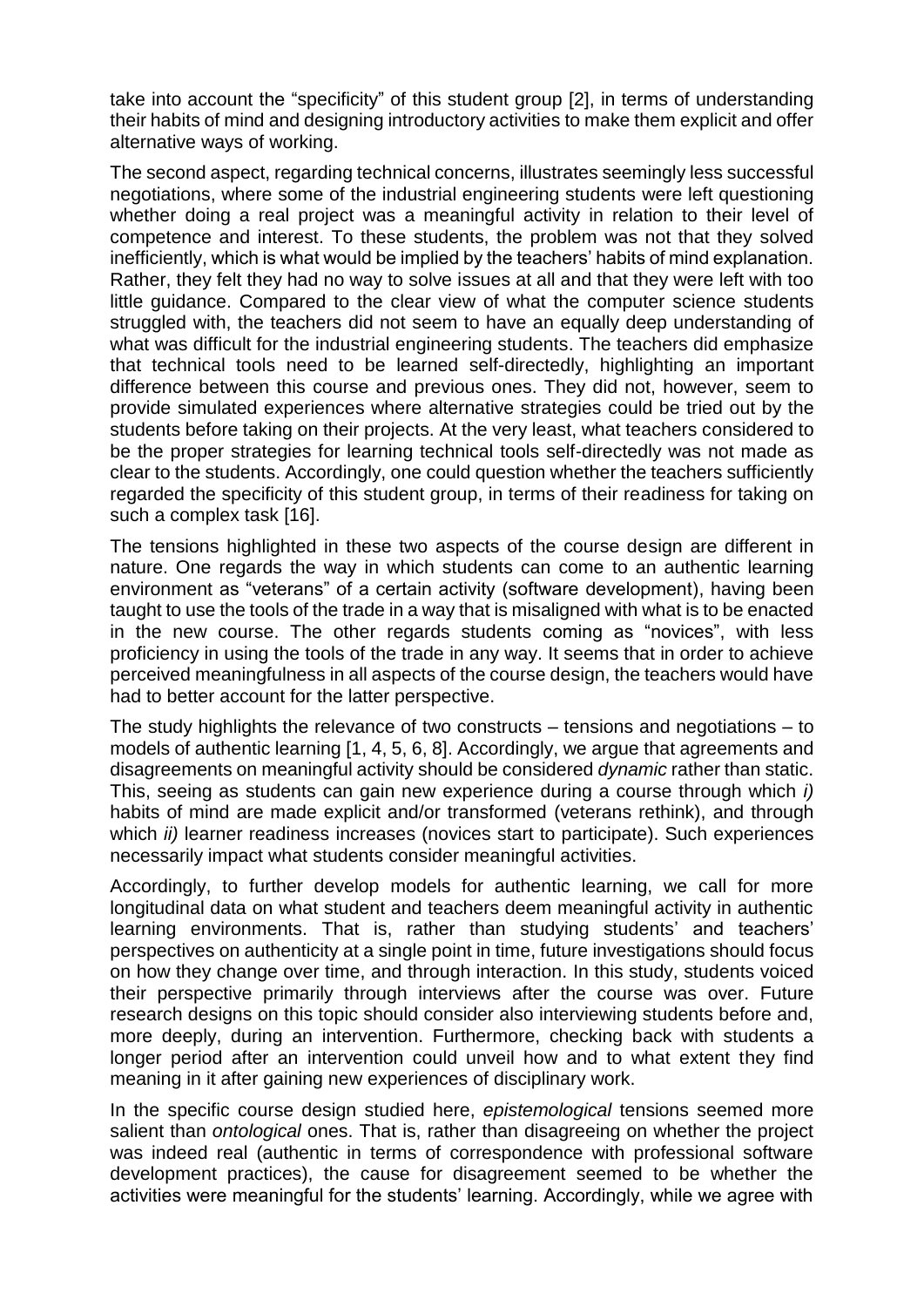previous work highlighting how authenticity is in the eye of the beholder [10, 15], we call for further investigations of differences between teacher-student or student-student perspectives from both an epistemological and an ontological perspective on authenticity – clearly demarcating or integrating the two.

For teachers wanting to employ authentic learning, or struggle with the tensions that emerge as students meet real-world problems, the take-away from the current study definitively lies in the way in which how the teachers managed to understand student habits of mind, how they intuitively reacted to the problems they were presented with. Specifically, they related frequently to the nature of students' previous courses and experiences. Accordingly, apart from "enminding" the course with a disciplinary perspective [6], their successful bridging attempts also entailed enminding the activities with the student perspective. Through this ethnographic study, we have provided one account of such an educational design, and we call for further conceptual and empirical work to elaborate on such a 'dialectic enminding'-model.

While this study was based on a single course, the tensions identified here, pertaining to habits of mind and learner readiness, could occur in similar project and problembased learning environments. Some of the specific problems discussed by the teachers could be especially prevalent when students are tasked with creating products or solutions in collaboration with an external stakeholder. Organizing learning activities around interaction with external stakeholders seem to make students perceive learning experiences as real and meaningful. However, future studies should elaborate on potential challenges and learning difficulties students face in such learning environments.

#### **4 CONCLUSIONS**

This study addresses a gap in the literature regarding how teachers manage tensions between ways of working that they and their students find meaningful in authentic learning environments. Reflecting an epistemological turn in authentic learning research and practice, we conclude that the most effective strategies for managing such tensions are rooted in a solid understanding of students' previous learning experiences, specifically in terms of their habits of mind and their learning readiness. To enhance the value of the enminding model as a practical and explanatory framework, we argue for adding two theoretical constructs to the enminding model – tensions and negotiations – and we call for more and longitudinal research on these constructs.

## **ACKNOWLEDGMENTS**

We extend our sincerest thanks to the teachers and students who have lent the time and engagement that made this study possible.

## **REFERENCES**

- [1] Collins, A. (1988), *Cognitive apprenticeship and instructional technology*, Cambridge, MA: BBN Labs, Inc.
- [2] Borthwick, F., Bennett, S., Lefoe, G. E. and Huber, E. (2007), Applying authentic learning to social science: A learning design for an inter-disciplinary sociology subject, *Journal of Learning Design*, 2(1), pp. 14-24
- [3] Rule, A. C. (2006), The components of authentic learning, *Journal of Authentic Learning*, 3(1), 1–10.